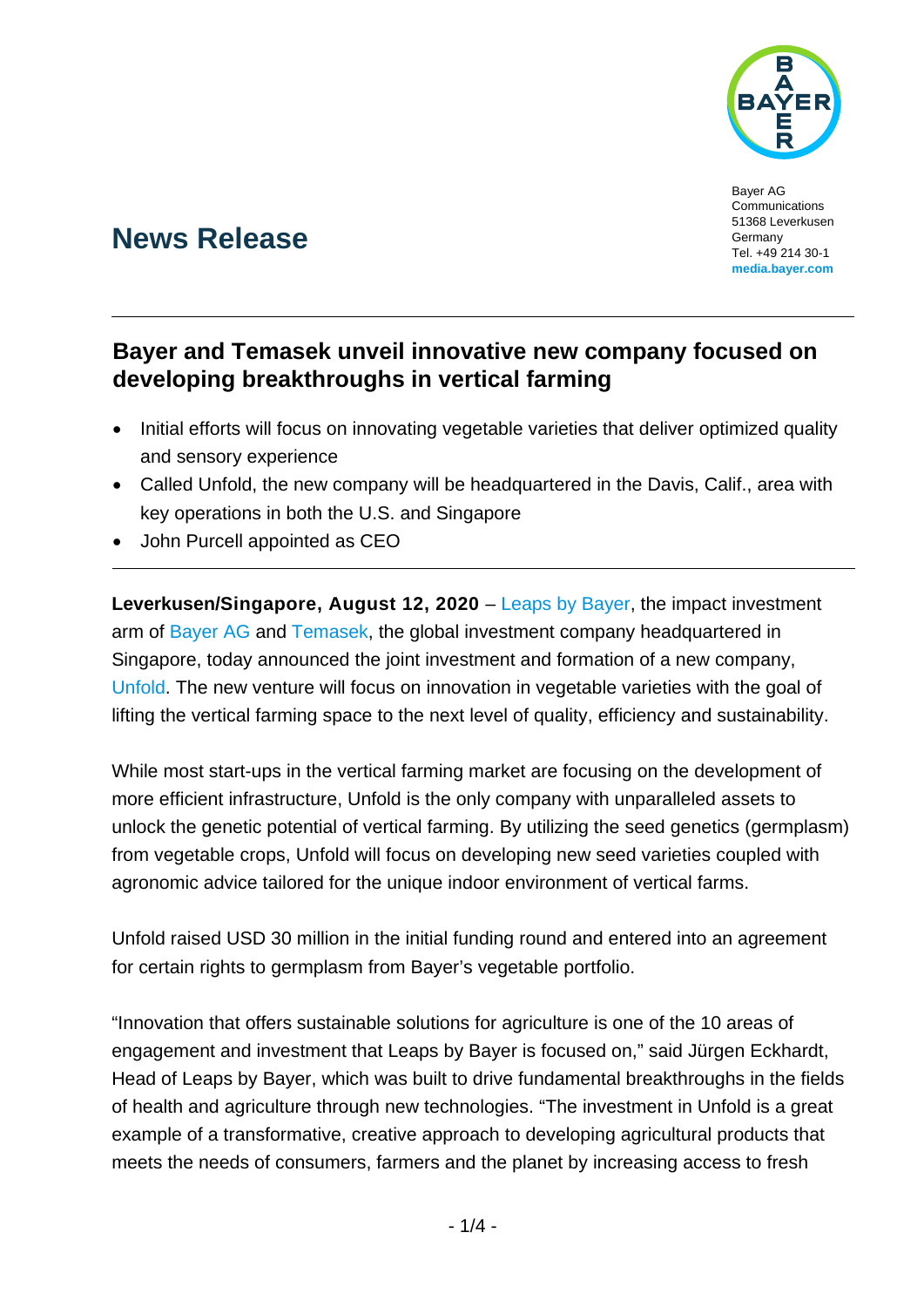fruits and vegetables, supporting sustainably grown, hyperlocal production and addressing food security challenges faced by growing urban populations."

The investment aligns with Bayer's vision of "Health for All, Hunger for None", a commitment to the Sustainable Development Goals the United Nations has set for 2030, especially the goals of assuring healthy lifestyles and putting an end to hunger.

Vertical farms, also known as indoor farms or plant facilities with artificial light (PFAL), utilize indoor growing facilities that leverage artificial light, reduce dependency on synthetic chemistry and other crop inputs, optimize water use and allow food growth in challenging environments with limited arable land. Vertical farms help crops grow more quickly, enabling the reliable growth of fresh, local produce anywhere, anytime utilizing less space and fewer natural resources while reducing the need for food logistics and transportation. Unfold will support the hyperlocal production of consumer-pleasing vegetables while also addressing the increasing need for a reliable and safe supply of sustainably grown produce, especially in food deserts and in times of crisis such as the COVID-19 pandemic.

Investment in the vertical farming market [has increased significantly](https://www.fortunebusinessinsights.com/industry-reports/vertical-farming-market-101958) in recent years mainly due to decreasing arable land, increasing market demand for local, sustainable produce and migration towards mega-cities.

Singapore, where Temasek is headquartered, is one of many mega-cities experiencing an increasing demand for fresh, sustainable and locally grown produce that has a smaller environmental footprint, using fewer resources to grow and ship, offering peak freshness and flavor.

"The global food challenges we increasingly face require us to rethink traditional farming practices. We need to ensure secure farm-to-fork supply chains in urban settings while we also work to reduce the overall environmental impact of farming. Reducing food waste and improving the safety, traceability and nutritional value of food are all the more important as populations grow and demands for food expand," said John Vaske, Head of Agribusiness at Temasek. "Investments in companies such as Unfold allow us and our partners to support innovative, sustainable solutions that will benefit all of us over the long term."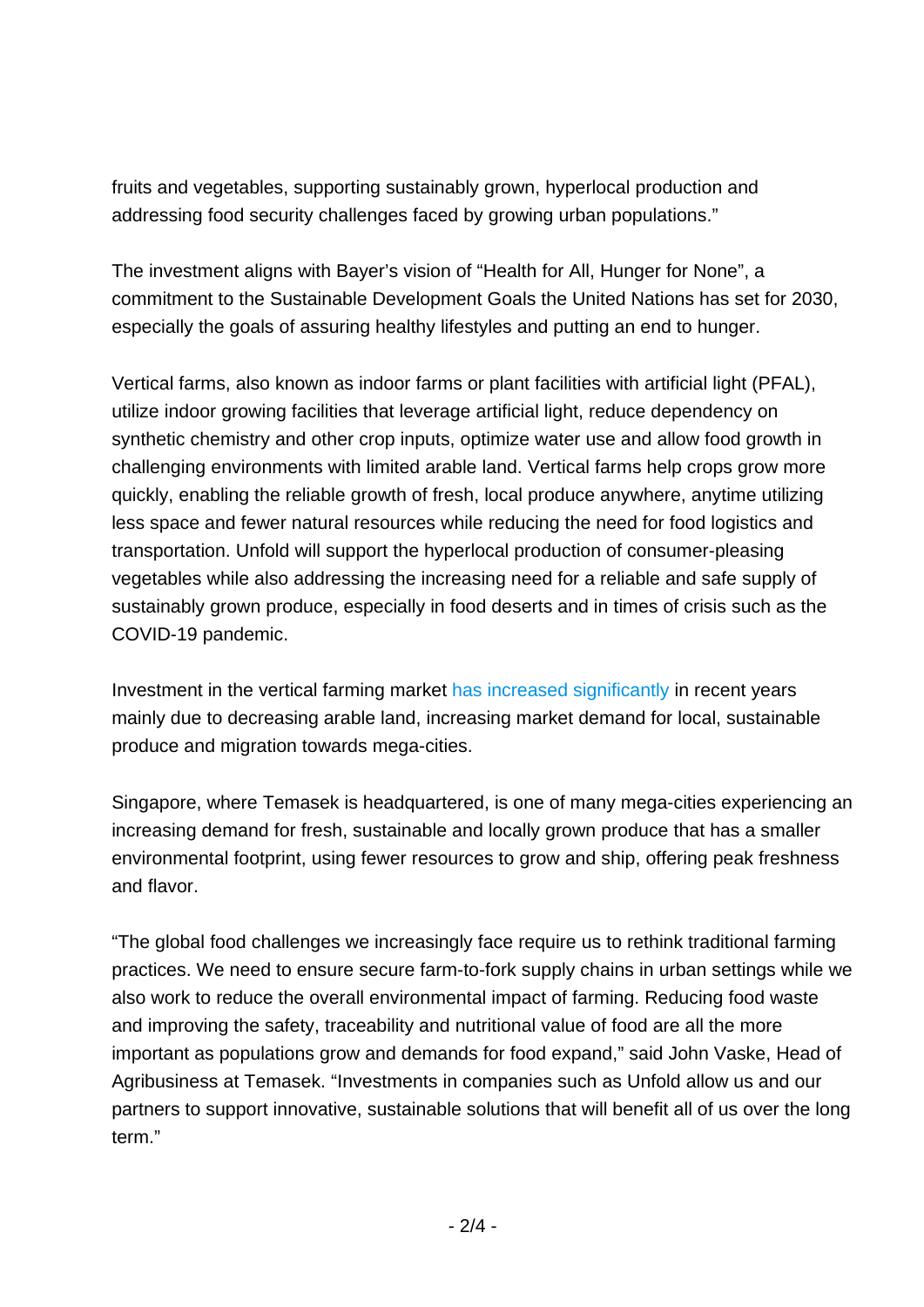Led by CEO John Purcell, Unfold will be a U.S. entity headquartered in the Davis, Calif. area with commercial and research and development operations in both California and Singapore.

"What sets Unfold apart is its unparalleled investment in germplasm and crop growth models best suited for vertical farming environments, an area currently largely underserved," said Purcell. "As a company fully focused on the vertical farming industry, Unfold will combine leading seed genetics with the best agtech experts in order to dramatically advance productivity, flavor and other consumer preferences. We look forward to serving the market through partnerships with vertical farming operators, technology providers and others across the produce supply chain."

### **About Bayer**

Bayer is a global enterprise with core competencies in the life science fields of health care and nutrition. Its products and services are designed to benefit people by supporting efforts to overcome the major challenges presented by a growing and aging global population. At the same time, the Group aims to increase its earning power and create value through innovation and growth. Bayer is committed to the principles of sustainable development, and the Bayer brand stands for trust, reliability and quality throughout the world. In fiscal 2019, the Group employed around 104,000 people and had sales of 43.5 billion euros. Capital expenditures amounted to 2.9 billion euros, R&D expenses to 5.3 billion euros. For more information, go to [www.bayer.com.](http://www.bayer.com/)

Leaps by Bayer, a unit of Bayer AG, leads impact investments into solutions to some of today's biggest challenges in health and agriculture. The investment portfolio includes more than 30 companies working on potentially breakthrough technologies including BlueRock Therapeutics (Regenerate lost tissue function), Joyn Bio (Reduce environmental impact of agriculture) as well as Khloris, Century Therapeutics and Pyxis Oncology (Prevent and cure cancer). For more information, go to [www.leaps.bayer.com.](http://www.leaps.bayer.com/)

#### **About Temasek**

Temasek is an investment company with a net portfolio value of SD306 billion<sup>[1](#page-2-0)</sup> (USD214b, Euro196b) as at 31 March 2020. Our three roles as an Investor, Institution and Steward, as defined in our Temasek Charter, shape our ethos to do well, do right and

<span id="page-2-0"></span> <sup>1</sup> Temasek's preliminary portfolio performance is based on unaudited consolidated financial statements for the fiscal year ended 31 March 2020. You may refer to Temasek's press release [here](https://www.temasek.com.sg/en/news-and-views/news-room/news/2020/a-resilient-portfolio-amidst-the-covid-19-pandemic) for more information.